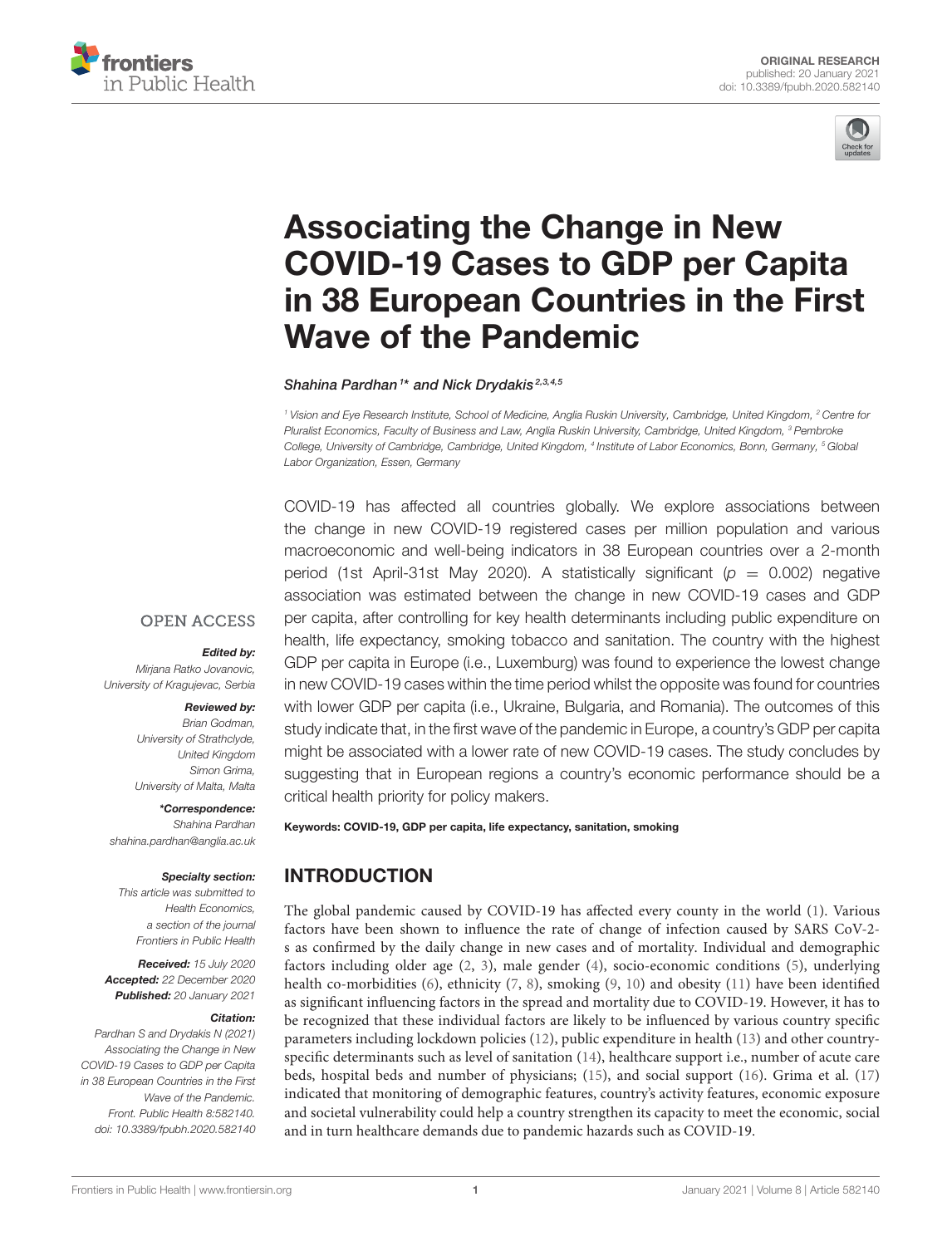In poorer countries, households experience tighter budgets and worse economic struggles [\(18,](#page-6-12) [19\)](#page-6-13), resulting in poor physical and mental health and decreased life expectancy [\(18,](#page-6-12) [20\)](#page-6-14). One of the most well-known illustrations of the relationship between economic conditions and population health is the Preston curve [\(21\)](#page-6-15) which demonstrates that people in richer countries, on average, live longer than in poorer countries. Evidence indicates that a country's economic performance and fair income distribution results in an increase in life expectancy, and a decrease in adverse health outcomes and mortality rates [\(22\)](#page-6-16). Theoretical insights indicate that countries with higher GDP rates are able to provide their people with better living standards, public health programs, education and environmental sanitation all leading to enhanced prevention, treatment of disease, better health and life expectancy [\(17,](#page-6-11) [22–](#page-6-16)[26\)](#page-6-17).

In the US, GDP and economic growth were found to be related to a decline in mortality rate between 1901 and 2000 [\(27\)](#page-6-18). In OECD countries, for a period ranging from 1820 to 2001, GDP and GDP per capita were estimated to have a significant positive influence on life expectancy [\(28\)](#page-6-19). In Europe, longitudinal studies, review studies and meta-analyses indicate that reductions in GDP, national health system budgets and households' income are associated with adverse health outcomes and deterioration in people's well-being [\(29](#page-6-20)[–31\)](#page-6-21). The Great Recession studies re-highlighted the positive associations of economic prosperity and adequate national health provision to better health outcomes [\(29–](#page-6-20)[31\)](#page-6-21). In Europe, since 1950, the rapid economic growth brought a degree of prosperity which enabled effective national health systems to be established, new drugs and medical technologies to be developed that brought several infections and diseases under control [\(32\)](#page-6-22). However, better health systems, cutting-edge medical technologies and drugs required substantial funding [\(32\)](#page-6-22). Within the World Health Organization (WHO) European regions, for a period ranging from 1900 to 2008, life expectancy was shown to be dependent on economic activity, and mortality from cardiovascular diseases were mainly attributable to changes in national income [\(23\)](#page-6-23). These patterns have been found in other diverse settings. For instance, a recent study of young population groups in 103 low and middle-income countries showed that higher GDP was inversely associated with all-cause, communicable and noncommunicable disease mortality both in males and females [\(33\)](#page-6-24). A study examining empirical assessments for 17 European countries between 1970 and 2010, demonstrated that countries with higher national income, higher health care expenditure, higher quality of government, and higher social transfers have smaller inequalities in mortality [\(34\)](#page-6-25).

Given the presented theoretical considerations and empirical findings, we hypothesize that poorer countries in Europe, characterized by a lower economic performance, and limited health and fiscal capacities of governments might underperform in tackling the COVID-19 pandemic. Restricted personal and family income, and inadequate public support for critical health services could affect health prevention and the quality and quantity of services experienced during the pandemic. In the US, those affected more by COVID-19 were living in poorer regions, had lower access to healthcare, experienced intergenerational poverty, and had a higher prevalence of underlying health conditions [\(35,](#page-6-26) [36\)](#page-6-27). A recent study utilizing data from 188 countries found that COVID-19 has mainly affected vulnerable population groups with underlying health conditions [\(37\)](#page-6-28).

Although GDP per capita is one of the most widely used covariates in health research [\(38\)](#page-6-29), most current papers on COVID-19 have focused on individuals' socio-economic and health characteristics (35-[37\)](#page-6-28). However, there are few exceptions. Roy [\(39\)](#page-6-30) presented a diagrammatic reasoning demonstrating a negative relationship between the total number of COVID-19 cases and GDP per capita. On the other hand, Gangemi et al. [\(40\)](#page-6-31) found a moderate positive correlation between COVID-19 cases and GDP per capita as did Lippi et al. [\(41\)](#page-6-32) who showed a positive correlation between COVID-19 mortality and GDP per capita. The studies suggested that industrial pollution, airplane connections, obesity and social events, which are higher in developed regions, might have driven the positive correlations [\(40,](#page-6-31) [41\)](#page-6-32).

The aim of the present study is to explore correlations and associations between the change in new COVID-19 cases per million population, in the initial wave of the pandemic, obtained on two dates that were 2 months apart (1st April and 31st May 2020), and macroeconomic and well-being indicators in 38 European countries. In this study we indicate that the total number of COVID-19 cases may not be the right indicator to be utilized because case zero of COVID-19 case differs in each country as the pandemic affected regions at different times. In addition, we hypothesize that the change in new COVID-19 cases per million population might be more detrimental in regions where prior to the pandemic, people were experiencing worse health due to greater economic hardships and insecurity.

The present paper is among the first studies to offer multivariate regressions controlling for key heterogeneities and assess associations between GDP per capita and change in new COVID-19 cases in European regions in the first wave of the pandemic. The outcomes of the study will show (i) a negative correlation between the change in new COVID-19 cases per million population and GDP per capita, public expenditure on health, sanitation facilities and life expectancy at birth, and (ii) a positive correlation between the change in new COVID-19 cases and tobacco smoking. Moreover, the study's outcomes will reveal a negative association between the change in new COVID-19 cases per million population and GDP per capita after controlling for critical health heterogeneities. The study will conclude that in Europe a country's prosperity, as it is captured by GDP per capita, might be associated with a reduction in new COVID-19 cases within the study's time period. The assigned patterns will indicate that better economically performed countries might be able to respond to a health crisis and therefore a country's economic growth and development should be of importance. Indeed, the study will present that the best performing European country in terms of GDP per capita (i.e., Luxemburg) experienced the lowest change in new COVID-19 cases per million population.

The rest of the paper is structured as follows. In the next section we describe the data set and methodology. Then, we offer a correlation and regression analysis. The last section offers a discussion and conclusions.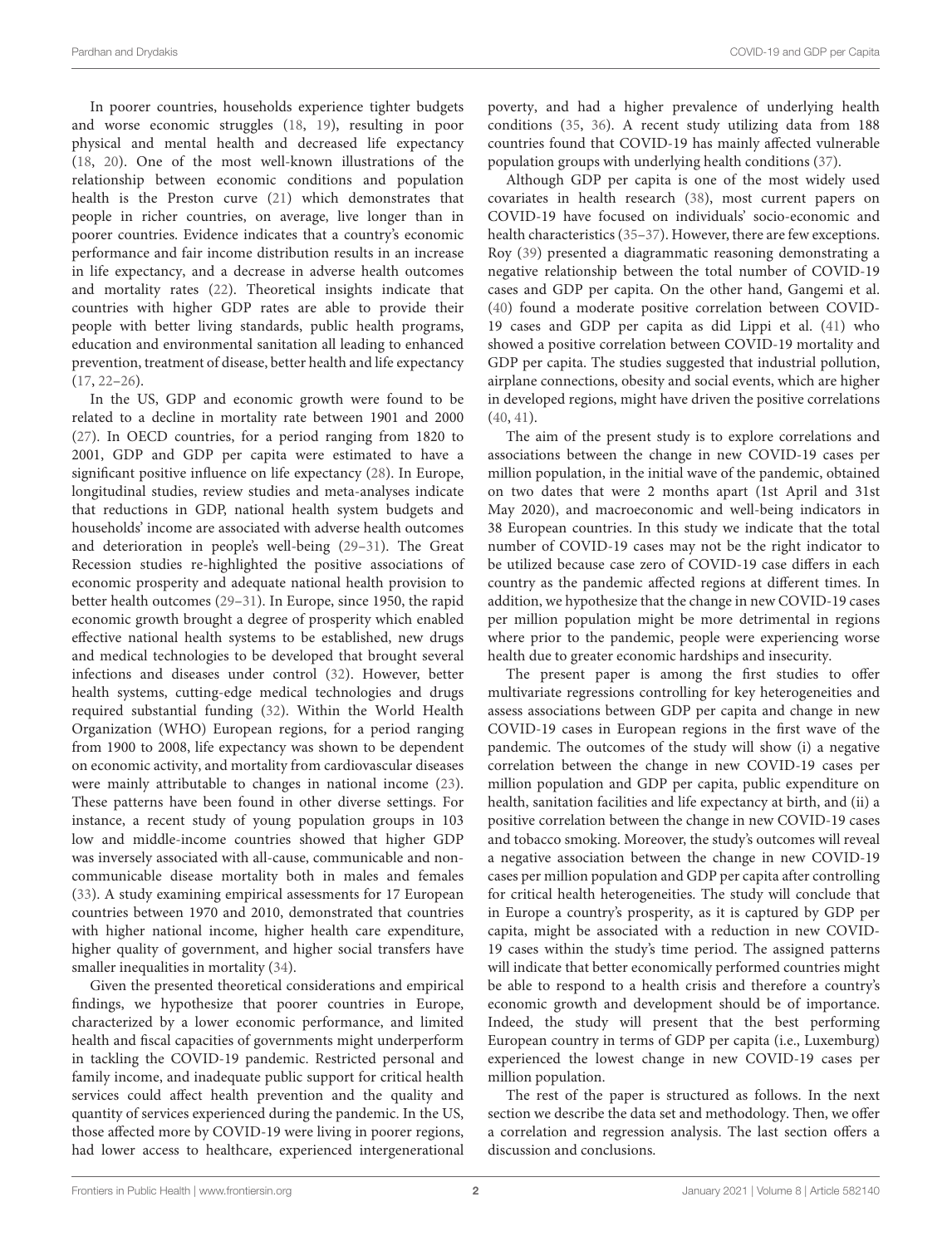# MATERIALS AND METHODS

In this study data on the change in new COVID-19 cases per million population were obtained for 38 European countries, as some of the European data required for correlation and multivariate analyses were only available for certain countries $^{\rm l}$ . In June 2020, COVID-19 data were extracted from Roser et al. [\(42\)](#page-6-33) which is a publicly available data set.

Key macroeconomic and well-being indicators for the targeted European countries were considered after reviewing major socio-epidemiological surveys [\(14,](#page-6-8) [22,](#page-6-16) [29,](#page-6-20) [37\)](#page-6-28). These variables constitute critical health determinants such as GDP per capita, smoking tobacco, sanitation facilities, alcohol consumption, acute care and total number of hospital beds [\(22\)](#page-6-16). The variables were extracted from major publicly available data sets<sup>[2](#page-2-1)</sup>. For each parameter, the last recorded year's entry was used for each country (if relevant information was available). As the study utilized publicly available data, ethical clearance was not required.

We indicate that while previous studies have compared the total number of COVID-19 cases per million population registered on a certain date, this approach might be inaccurate as different European countries reported their first COVID-19 case at different times and therefore some European countries would probably show higher prevalence compared to others. In the present study we calculate the change in the numbers of new COVID-19 cases between two dates, which were 2 months apart, i.e., 1st April and 31st May 2020. As an example, the change of new COVID-19 cases in the UK within the study's time period is −1,405 COVID-19 cases [\(42\)](#page-6-33).

#### RESULTS

The empirical specification of this study consists of two parts. In the first part, we present a correlation analysis, also used by Gangemi et al. [\(40\)](#page-6-31) and Lippi et al. [\(41\)](#page-6-32), between the change in new COVID-19 cases per million population and

Availability of social support: [http://dmt.euro.who.int/classifications/tree/A;](http://dmt.euro.who.int/classifications/tree/A) Smoking prevalence: [http://dmt.euro.who.int/classifications/tree/A;](http://dmt.euro.who.int/classifications/tree/A)

Alcohol consumption: [http://dmt.euro.who.int/classifications/tree/B;](http://dmt.euro.who.int/classifications/tree/B)

macroeconomic and well-being indicators. Given the nature of the variables (continuous) Pearson correlation coefficients are reported. In the second part, we offer an OLS regression analysis assessing the determinants of change in new COVID-19 cases per million population. The regressions control for critical determinants of COVID-19 disease [\(35](#page-6-26)[–37\)](#page-6-28). These are GDP per capita, public expenditure on health, life expectancy at birth, smoking tobacco, and sanitation facilities. In the regression analysis, the main interest is to assess whether GDP per capita is associated with the change in new Covid-19 cases per million population. If GDP per capita remains statistically significant after controlling for key covariates, then this feature might indicate an association between the change in new COVID-19 cases per million population and countries' economic performance in the specified region and period.

In this study we highlight that the regression outcomes should be interpreted as associations and not as causal effects. It is welldocumented in the literature that a two-way relationship between a country's performance and good health might exist [\(22\)](#page-6-16) due to the fact that health may actually drive economic performance [\(28,](#page-6-19) [31\)](#page-6-21).

#### Correlation and Regression Outcomes Correlation Analysis

**[Table 1](#page-3-0)** shows correlation coefficients for the change in new COVID-19 cases per million population. Statistically significant negative correlations were obtained between the change in new COVID-19 cases and GDP per capita, public expenditure on health, sanitation facilities and life expectancy at birth. The outcomes indicate a country's higher prosperity (GDP per capita), public spending on health, and well-being indicators (such as sanitation infrastructures and life expectancy at birth) is associated with a lower change in new COVID-19 per million population. A statistically significant positive correlation between the change in new COVID-19 cases and tobacco smoking is also found, indicating that smoking prevalence might deteriorate health status and/or be an underlying health co-morbidity.

**[Figure 1](#page-4-0)** presents a negative correlation between the change in new COVID-19 cases per million population and GDP per capita. The figure indicates that Luxemburg which was the best performing European country in terms of GDP per capita also experienced the lowest change in new COVID-19 cases per million population. On the other hand, countries facing lower GDP per capita, such as Ukraine, Bulgaria, Romania and Russia, experienced a higher level of change in new COVID-19 cases per million population. The country with the highest level of change in new COVID-19 cases per million population, within the time period, was Russia.

#### Regression Outcomes

**[Table 2](#page-4-1)** presents the regression outcomes. We include only those variables that were found to be statistically significant with the change in new COVID-19 cases in **[Table 1](#page-3-0)** (i.e., GDP per capita, public expenditure on health, life expectancy at birth, smoking tobacco and sanitation facilities).

Panel I controls for public expenditure on health. The estimates indicate that GDP per capita is negatively associated

<span id="page-2-0"></span><sup>&</sup>lt;sup>1</sup>1: Albania; 2: Andorra; 3: Austria 4: Belgium 5: Bosnia and Herzegovina; 6: Bulgaria; 7: Croatia; 8: Cyprus; 9: the Czech Republic; 10: Denmark; 11: Estonia; 12: Finland; 13: France; 14: Germany; 15: Greece; 16: Hungary; 17: Iceland; 18: Ireland; 19: Italy; 20: Latvia; 21: Lithuania; 22: Luxemburg; 23: Malta; 24: Montenegro; 25: the Netherlands: 26: Norway; 27: Poland; 28: Portugal; 29: Romania; 30: Russia; 31: Serbia; 32: Slovakia; 33: Slovenia; 34: Spain; 35: Sweden; 36: Switzerland; 37: Ukraine; 38: the United Kingdom.

<span id="page-2-1"></span><sup>&</sup>lt;sup>2</sup> Gross Domestic Product per capita and extreme poverty: [https://ourworldindata.](https://ourworldindata.org/coronavirus) [org/coronavirus;](https://ourworldindata.org/coronavirus)

Public expenditure on health: [http://dmt.euro.who.int/classifications/tree/A;](http://dmt.euro.who.int/classifications/tree/A)

Prevalence of obesity: [https://gateway.euro.who.int/en/indicators/h2020\\_9](https://gateway.euro.who.int/en/indicators/h2020_9-obesity/) [obesity/;](https://gateway.euro.who.int/en/indicators/h2020_9-obesity/)

Prevalence of overweight: [https://gateway.euro.who.int/en/indicators/h2020\\_6](https://gateway.euro.who.int/en/indicators/h2020_6-overweight/) [overweight/;](https://gateway.euro.who.int/en/indicators/h2020_6-overweight/)

Life expectancy at birth: [http://dmt.euro.who.int/classifications/tree/B;](http://dmt.euro.who.int/classifications/tree/B)

Sanitation facilities: [http://dmt.euro.who.int/classifications/tree/B;](http://dmt.euro.who.int/classifications/tree/B)

Acute care and total number of hospital beds: [http://dmt.euro.who.int/](http://dmt.euro.who.int/classifications/tree/A) [classifications/tree/A;](http://dmt.euro.who.int/classifications/tree/A)

Practicing physicians: [http://dmt.euro.who.int/classifications/tree/L.](http://dmt.euro.who.int/classifications/tree/L)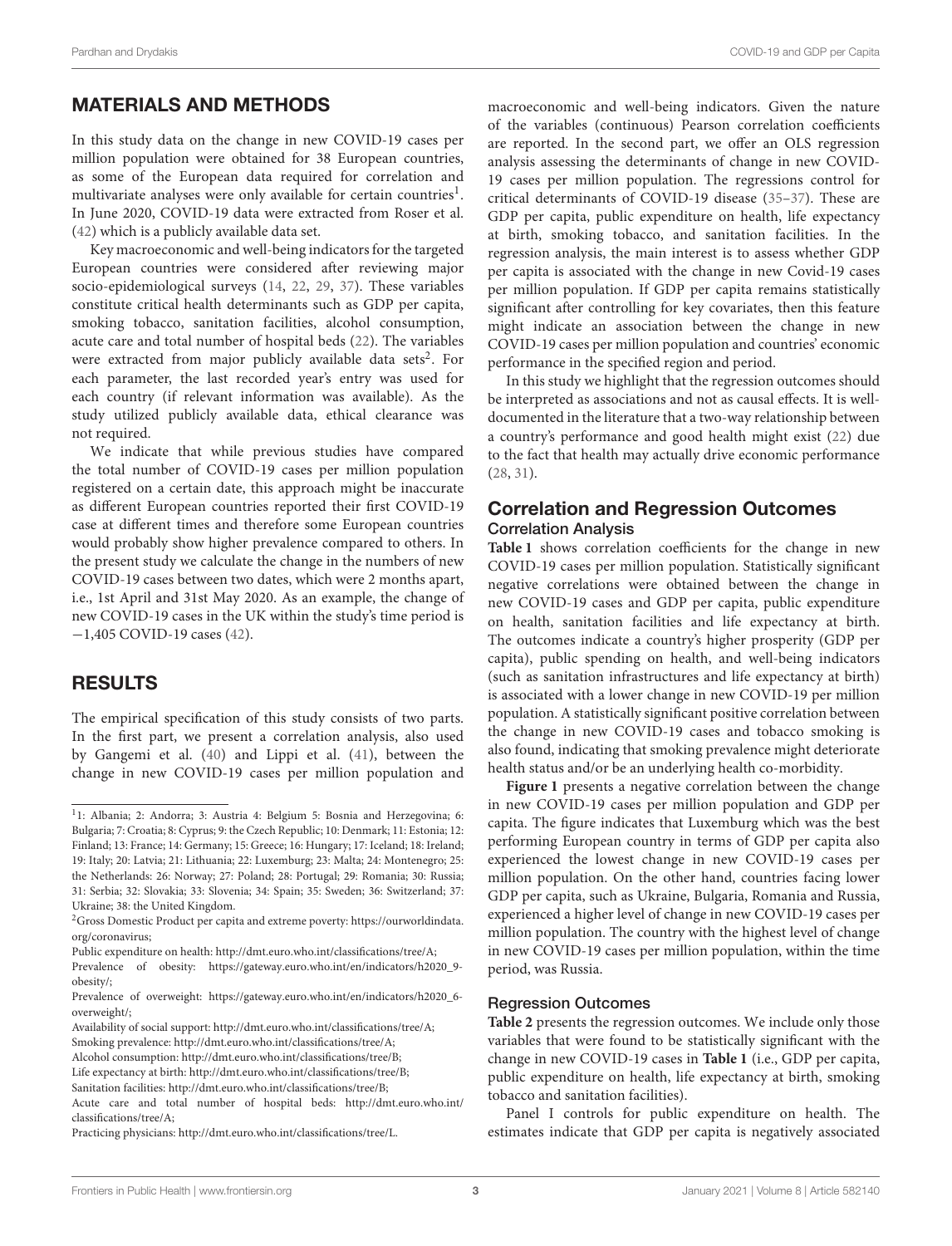Pardhan and Drydakis COVID-19 and GDP per Capita

<span id="page-3-0"></span>TABLE 1 | Correlation coefficients between the change in new COVID-19 cases per million population and socio-epidemiological determinants over a two-month period (1st April 2020 and 31st May 2020).

|                              | Panel I<br>Change in new<br>COVID-19 cases | Number of<br>countries |  |
|------------------------------|--------------------------------------------|------------------------|--|
|                              | per million population                     |                        |  |
| GDP per capita               | $-0.665(0.001)***$                         | 37 <sup>a</sup>        |  |
| Extreme poverty              | 0.135(0.503)                               | 27 <sup>b</sup>        |  |
| Public expenditure on health | $-0.557(0.001)***$                         | 38                     |  |
| Obesity                      | 0.077(0.644)                               | 38                     |  |
| Overweight                   | $-0.194(0.314)$                            | 29 <sup>c</sup>        |  |
| Social support               | $-0.252(0.126)$                            | 38                     |  |
| Smoking tobacco              | $0.344(0.035)$ **                          | 38                     |  |
| Alcohol                      | $-0.127(0.453)$                            | 37 <sup>d</sup>        |  |
| Life expectancy at birth     | $-0.565(0.001)***$                         | 38                     |  |
| Sanitation facilities        | $-0.409(0.012)$ **                         | 37 <sup>e</sup>        |  |
| Acute care beds              | 0.210(0.212)                               | 37 <sup>f</sup>        |  |
| No of Hospital beds          | 0.231(0.162)                               | 38                     |  |
| Median Age                   | 0.032(0.849)                               | 379                    |  |
| No physicians                | $-0.058(0.731)$                            | 37 <sup>h</sup>        |  |

*Pearson correlation coefficients are reported. p-values are in parentheses.*

*<sup>a</sup>Andorra is excluded due to data unavailability.*

*<sup>b</sup>Andorra, Cyprus, the Czech Republic, Finland, France, Germany, the Netherlands, Poland, Serbia, Slovenia, and Switzerland are excluded due to data unavailability. <sup>c</sup>Bulgaria, Croatia, Germany, Lithuania, Luxemburg, Spain, Sweden, Switzerland and the*

*United Kingdom are excluded due to data unavailability.*

*<sup>d</sup>Germany is excluded due to data unavailability.*

*<sup>e</sup>Montenegro is excluded due to data unavailability.*

*<sup>f</sup>Bosnia and Herzegovina is excluded due to data unavailability.*

*<sup>g</sup>Andorra is excluded due to data unavailability.*

*<sup>h</sup>Slovakia is excluded due to data unavailability.*

\*\*\**Statistically significant at the 1%.* \*\**Statistically significant at the 5%.*

with the change in new COVID-19 cases per million population at the 1% level. In Panel II, we control also for life expectancy at birth and smoking tobacco. The new estimates continue to indicate a negative association between GDP per capita and the change in new COVID-19 cases per million population at the 1%. In Panel III, we add controls for sanitation facilities. It is found that GDP per capita continues to be negatively associated with the change in new COVID-19 cases per million population at the 1%.

## **DISCUSSION**

The aim of the study was to examine correlations between the change in new COVID-19 cases per million population and macroeconomic indicators, well-being indicators and healthcare systems' capacity in the first wave of the COVID-19 pandemic. Most recent studies have focused on demographic, socio-economic and health characteristics and the COVID-19 pandemic [\(2,](#page-5-1) [6,](#page-6-0) [7,](#page-6-1) [17\)](#page-6-11). In this study we were particularly interested in assessing whether countries' economic performance, as it is captured by GDP per capita, might be associated with COVID-19 spread in 38 European countries, in the early stages. By extracting data in June 2020 and calculating the change in new COVID-19 cases over a 2-month period, between 1st April and 31st May 2020, univariate correlation analysis indicated that new COVID-19 cases per million population were (i) negatively correlated with GDP per capita, public expenditure on health, sanitation facilities and life expectancy at birth and (ii) positively correlated with tobacco smoking. The adjusted regression analysis shows a significant negative association between the change in new COVID-19 cases per million population and GDP per capita. The outcomes of this study are in line with the limited research indicating that COVID-19 cases are negatively associated with public expenditure in health and health care infrastructure and capacity [\(13,](#page-6-7) [15\)](#page-6-9), sanitation [\(14\)](#page-6-8) and positively associated with smoking habits [\(9,](#page-6-3) [10\)](#page-6-4).

The study contributes to the literature by assessing both correlations and associations between COVID-19 and GDP per capita. While recent studies have examined associations between COVID-19 and individuals' income [\(35](#page-6-26)[–37\)](#page-6-28), there is little information assessing a country's economic performance with COVID-19 cases [\(39\)](#page-6-30). Our study shows a negative relationship between the change in new COVID-19 cases and GDP per capita, in the first wave of the pandemic. We indicate that GDP per capita differences among European countries might reflect existing structural and economic factors [\(18\)](#page-6-12). People living in European countries with lower GDP per capita might have poorer access to health services and have lower income resulting in poorer health [\(31\)](#page-6-21). These factors might be exaggerated during periods of severe health and economic crises, negatively affecting the less developed regions [\(31\)](#page-6-21).

Prior to the pandemic, socio-epidemiological research indicated positive associations between a country's economic performance and better health [\(22,](#page-6-16) [27,](#page-6-18) [28,](#page-6-19) [34\)](#page-6-25), as well as positive associations between individuals' income and health status [\(18,](#page-6-12) [20\)](#page-6-14). In the present study we indicate that a wealthier country might be able to provide their people with better living standards, public health and environmental sanitation, leading to enhanced prevention and disease treatment [\(22](#page-6-16)[–24\)](#page-6-34).

The last fifty years, European countries have experienced a massive economic growth that have enabled them to invest in health and develop effective health systems and brought several infections and diseases under control [\(22,](#page-6-16) [24,](#page-6-34) [32\)](#page-6-22). We should note that a country's economic performance not only determines health systems' capacity and effectiveness but also its labor market and vocational relations within the country. It is possible that in advanced European countries, lockdowns to save lives might be easier since a greater number of people work in sectors where information technology infrastructure enables them to work from home [\(43\)](#page-6-35). This might be challenging in poorer European countries where a greater number of people work in sectors where manual labor is needed [\(43\)](#page-6-35). Such jobs make up the new COVID-19 essential workforce i.e., food service workers, bus drivers.

There are a number of limitations in the present study. It is possible that a change in the number of new COVID-19 cases may not be an accurate reflection of the true infection rate, as testing of infection may be different in various countries. An unbiased estimate of the infection rate will be only possible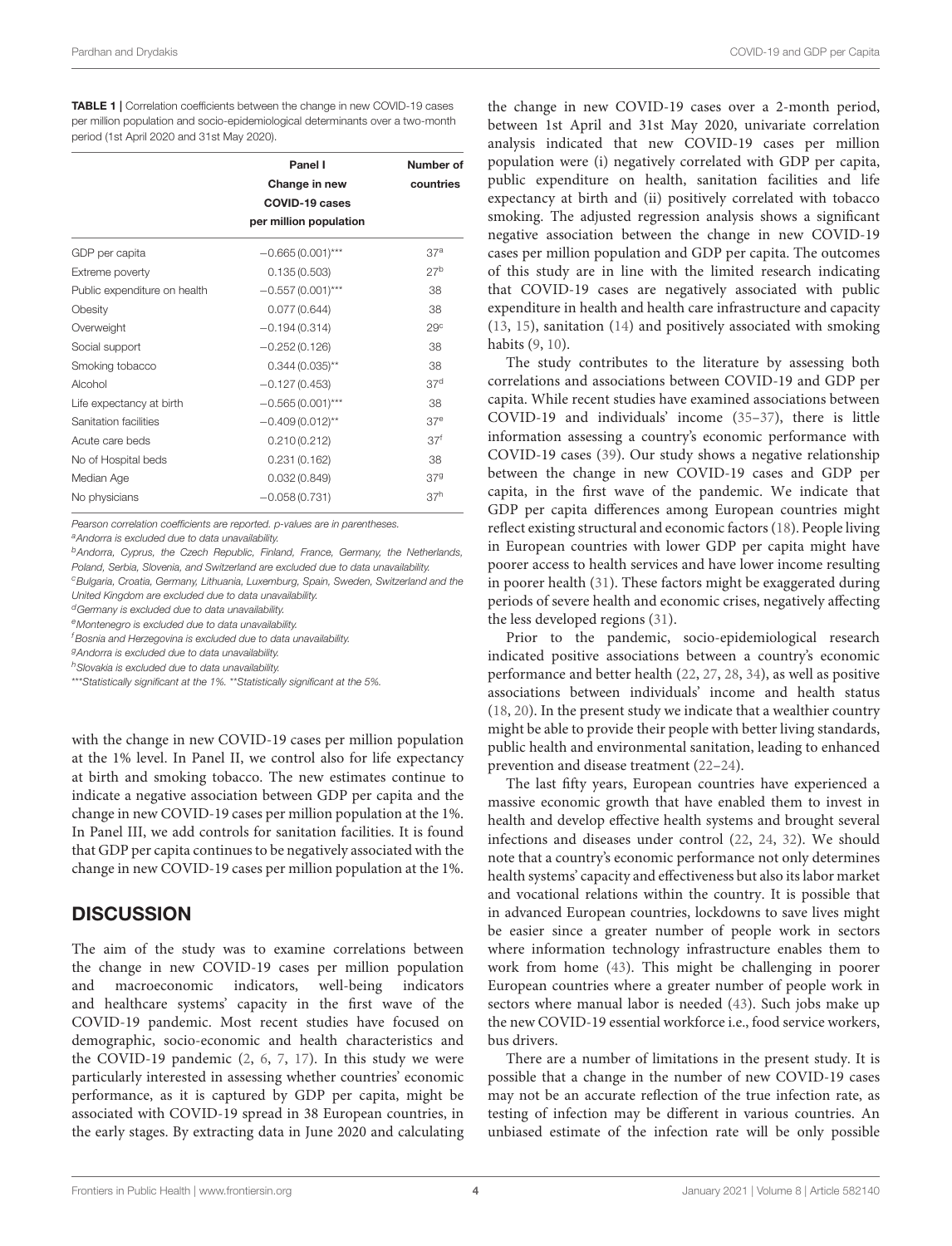

<span id="page-4-0"></span>European countries. The countries denoted in the figure are: 1: Albania; 2: Andorra; 3: Austria; 4: Belgium; 5: Bosnia and Herzegovina; 6: Bulgaria; 7: Croatia; 8: Cyprus; 9: the Czech Republic; 10: Denmark; 11: Estonia; 12: Finland; 13: France; 14: Germany; 15: Greece; 16: Hungary; 17: Iceland; 18: Ireland; 19: Italy; 20: Latvia; 21: Lithuania; 22: Luxemburg; 23: Malta; 24: Montenegro; 25: the Netherlands: 26: Norway; 27: Poland; 28: Portugal; 29: Romania; 30: Russia; 31: Serbia; 32: Slovakia; 33: Slovenia; 34: Spain; 35: Sweden; 36: Switzerland; 37: Ukraine; and 38: the United Kingdom. For example, point 22 is Luxembourg.

<span id="page-4-1"></span>TABLE 2 | Regression outcomes: The change in new COVID-19 cases per million population.

|                                 | Panel I<br>Change in new<br>COVID-19 cases<br>per million<br>population | Panel II<br>Change in new<br>COVID-19 cases<br>per million<br>population | Panel III<br>Change in new<br>COVID-19 cases<br>per million<br>population |
|---------------------------------|-------------------------------------------------------------------------|--------------------------------------------------------------------------|---------------------------------------------------------------------------|
| GDP per capita                  | $-0.810(0.005)***$                                                      | $-0.801(0.004)***$                                                       | $-0.878(0.002)***$                                                        |
| Public expenditure<br>on health | 0.164(0.540)                                                            | 0.308(0.296)                                                             | 0.365(0.215)                                                              |
| Life expectancy at<br>birth     |                                                                         | $-0.346(0.060)$                                                          | $-0.188(0.383)$                                                           |
| Smoking tobacco                 |                                                                         | $-0.141(0.390)$                                                          | $-0.120(0.467)$                                                           |
| Sanitation facilities           |                                                                         |                                                                          | $-0.218(0.212)$                                                           |
| Adjusted $R^2$                  | 0.417                                                                   | 0.440                                                                    | 0.462                                                                     |
| F                               | 13.86                                                                   | 8.312                                                                    | 7.017                                                                     |
| p                               | 0.000                                                                   | 0.001                                                                    | 0.001                                                                     |

*N* = *36. Andorra and Bosnia and Herzegovina are excluded due to data unavailability. p-values are in parentheses.* \*\*\**Statistically significant at the 1%.*

at the end of the pandemic and/or when there are no deaths reported due to COVID-19. As the data set captured a certain time interval, the choice of the specified time-period did not take into account any lockdown effects in each country or the phase of infection in that country. In addition, the pandemic has carried on so analysis may be different for different time frames. Future studies should utilize different time series data in order to provide longitudinal evaluations.

A further limitation of the present study is that our data were from European countries. New research should consider other parts of the world for firm evaluations. In addition, in the present study, only limited number of available macroeconomic variables were analyzed. It would of interest to examine whether a country's wealth, income distribution, and saving per capita might be associated with COVID-19 spread. We should emphasize that a country's performance is not the only parameter that influences the spread of COVID-19. Other health and social determinants should be considered, as well. In the US, Millett et al. [\(36\)](#page-6-27) found disproportionately higher rates of COVID-cases and deaths in black counties compared with other counties. This is also shown in the UK with higher prevalence of COVID-19 in Black, Asian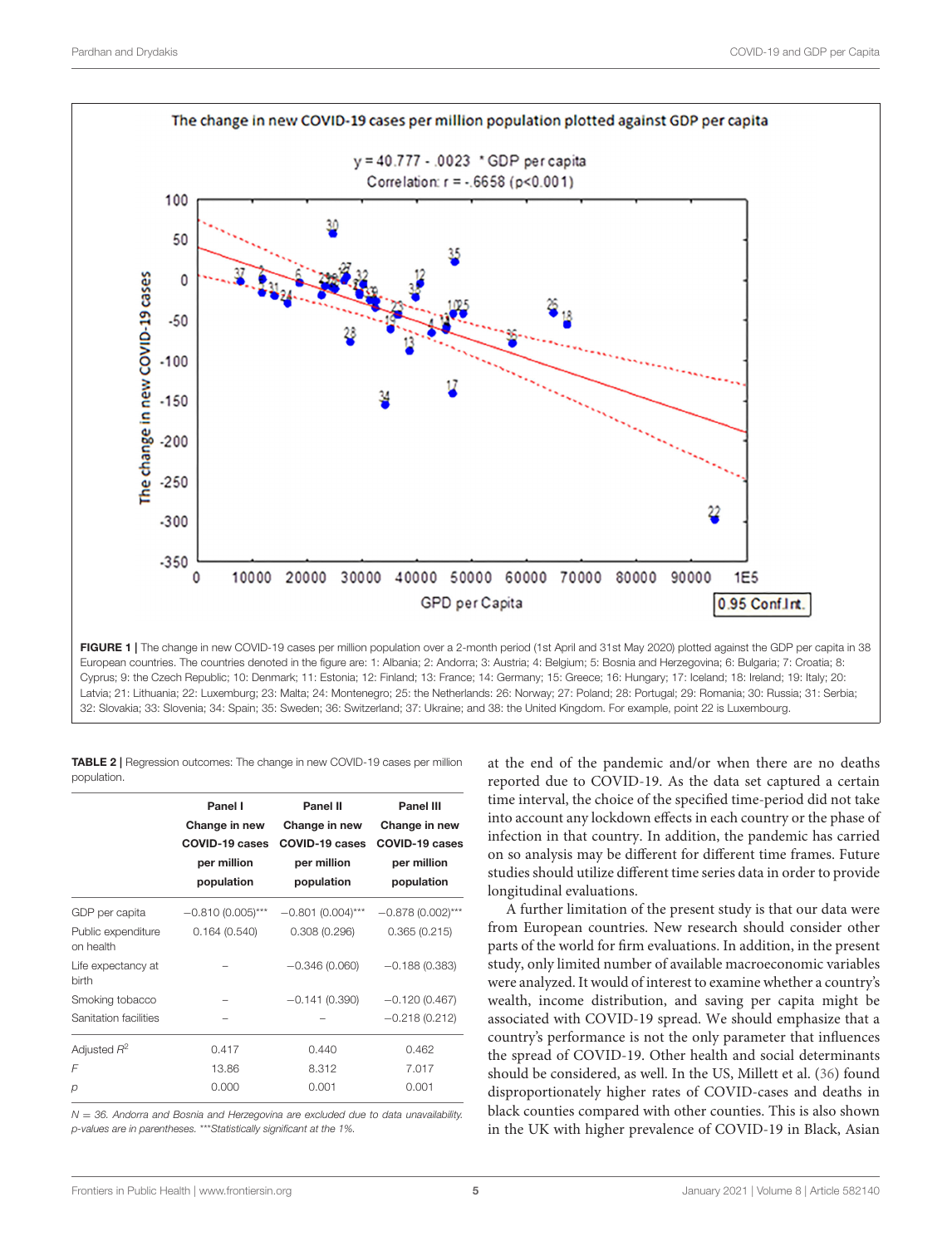and Minority ethnicities [\(44\)](#page-6-36). People living in deprived areas also experienced worse health [\(45,](#page-6-37) [46\)](#page-6-38). Hence, it would be of importance for new research to consider interactions between economic indicators at a microeconomic and macroeconomic level and ethnicity, gender, underlying health conditions, labor characteristics and mobility during the lockdown and their associations with COVID-19 spread.

Moreover, new studies might examine possible interactions between GDP per capita and the level of industrial pollution and urban segregation, and their associations with COVID-19 cases. For instance, in Italy, mortality due to COVID-19 was found to be higher in areas with higher GDP per capita [\(41\)](#page-6-32). The study suggested that adverse environmental factor such as higher industrial pollution, in addition to the other known risk factors such as obesity and hypertension, might have driven the outcomes [\(41\)](#page-6-32).

It is known that many other factors influenced the rate of COVID-19 infections. In Wuhan-China, a positive impact of lockdown was found to restrain further increases of COVID-19 cases [\(12\)](#page-6-6). In addition to the social, health and economic determinants, it is possible that a "level of preparedness" may also play a significant role in reducing COVID-19 spread. Research suggests that COVID-19 prevalence and mortality rates were lower in African and Asian countries compared to certain Western European countries and the US [\(47\)](#page-6-39). Several factors may have contributed to this including early instigation of lockdown and border closures, younger age of the population, lack of robust reporting systems, and other unidentified genetic factors [\(47\)](#page-6-39). It is possible that some countries might be better prepared to deal with COVID-19 spread because they have accumulated experiences from previous pandemics including SARS. For example, Ghana initiated lockdowns within weeks of the first COVID-19 cases and was ranked number one among African countries in administering tests per million people [\(48\)](#page-7-0). Fan et al. [\(49\)](#page-7-1) reporting raw case fatality rate of 53 countries with the highest COVID-19 death tolls, showed that 43 countries had lower raw case fatality rate estimates in the second wave of the COVID-19 pandemic, indicating that healthcare system of the countries might have been better prepared for the second phase [\(49,](#page-7-1) [50\)](#page-7-2). The theory of better immunity in economically poor countries was considered by Roy [\(39\)](#page-6-30) who showed that, in a sample of 46 countries, although the number of new COVID-19 cases showed a slight decline in lower-income countries, the fatality rate was independent of the financial condition of the countries in question.

Our study shows that GDP per capita might be a critical epidemiological parameter when comparing different countries

#### **REFERENCES**

- <span id="page-5-0"></span>1. Fong MW, Gao H, Wong JY, Xiao J, Shiu EYC, Ryu S, et al. Nonpharmaceutical measures for pandemic influenza in nonhealthcare settings. Soc Distancing Meas. (2020) 26:976–84. doi: [10.3201/eid2605.190995](https://doi.org/10.3201/eid2605.190995)
- <span id="page-5-1"></span>2. Applegate WB, Ouslander JG. COVID-19 presents high risk to older persons. J Am Geriatrics Soc[. \(2020\) 68:681. doi: 10.1111/jgs.](https://doi.org/10.1111/jgs.16426) 16426

within Europe. We reported a statistically significant negative association between GDP per capita and the change in new cases of COVID-19 per million population during the first wave over a 2-month period (1st April-31st May 2020) in 38 European countries. The outcomes of this study should call the attention of policy makers. If better economically performed economies in Europe display lower susceptibility to pandemics and to new infections in the early stages of the pandemic, a country's economic growth and development should be perceived as a vital priority for policy makers in future pandemics.

# DATA AVAILABILITY STATEMENT

Publicly available datasets were analyzed in this study. This data can be found here: [https://ourworldindata.org/coronavirus;](https://ourworldindata.org/coronavirus) Public expenditure on health: [http://dmt.euro.who.int/](http://dmt.euro.who.int/classifications/tree/A) [classifications/tree/A;](http://dmt.euro.who.int/classifications/tree/A) Prevalence of obesity: [https://gateway.](https://gateway.euro.who.int/en/indicators/h2020_9-obesity/) [euro.who.int/en/indicators/h2020\\_9-obesity/;](https://gateway.euro.who.int/en/indicators/h2020_9-obesity/) Prevalence of overweight: [https://gateway.euro.who.int/en/indicators/h2020\\_](https://gateway.euro.who.int/en/indicators/h2020_6-overweight/) [6-overweight/;](https://gateway.euro.who.int/en/indicators/h2020_6-overweight/) Availability of social support: [http://dmt.euro.](http://dmt.euro.who.int/classifications/tree/A) [who.int/classifications/tree/A;](http://dmt.euro.who.int/classifications/tree/A) Smoking prevalence: [http://](http://dmt.euro.who.int/classifications/tree/A) [dmt.euro.who.int/classifications/tree/A;](http://dmt.euro.who.int/classifications/tree/A) Alcohol consumption: [http://dmt.euro.who.int/classifications/tree/B;](http://dmt.euro.who.int/classifications/tree/B) Life expectancy at birth: [http://dmt.euro.who.int/classifications/tree/B;](http://dmt.euro.who.int/classifications/tree/B) Sanitation facilities: [http://dmt.euro.who.int/classifications/tree/B;](http://dmt.euro.who.int/classifications/tree/B) Acute care and total number of hospital beds: [http://dmt.euro.who.](http://dmt.euro.who.int/classifications/tree/A) [int/classifications/tree/A;](http://dmt.euro.who.int/classifications/tree/A) Practicing physicians: [http://dmt.euro.](http://dmt.euro.who.int/classifications/tree/L) [who.int/classifications/tree/L.](http://dmt.euro.who.int/classifications/tree/L)

## ETHICS STATEMENT

Ethical review and approval was not required for the study on human participants in accordance with the local legislation and institutional requirements. Written informed consent for participation was not required for this study in accordance with the national legislation and the institutional requirements.

## AUTHOR CONTRIBUTIONS

Both authors contributed to the whole paper. SP carried out data analysis. SP and ND contributed equally to introduction, results, and discussion.

## FUNDING

This work was supported by Anglia Ruskin University project award.

- <span id="page-5-2"></span>3. Jordan RE, Adab P, Cheng KK. COVID-19: Risk factors for severe disease and Death. Br Med J. (2020) 368:m1198. doi: [10.1136/bmj.m1198](https://doi.org/10.1136/bmj.m1198)
- <span id="page-5-3"></span>4. Wenham C, Smith J, Morgan R. COVID-19: The gendered impacts of the outbreak. Lancet[. \(2020\) 395:846–8. doi: 10.1016/S0140-6736\(20\)](https://doi.org/10.1016/S0140-6736(20)30526-2) 30526-2
- <span id="page-5-4"></span>5. Nicola M, Alsafi Z, Sohrabi C, Kerwan A, Jabir AA, Iosifidis C, et al. The socioeconomic implications of the coronavirus pandemic (COVID-19): a review. Int J Surg. (2020) 78:185–93. doi: [10.1016/j.ijsu.2020.04.018](https://doi.org/10.1016/j.ijsu.2020.04.018)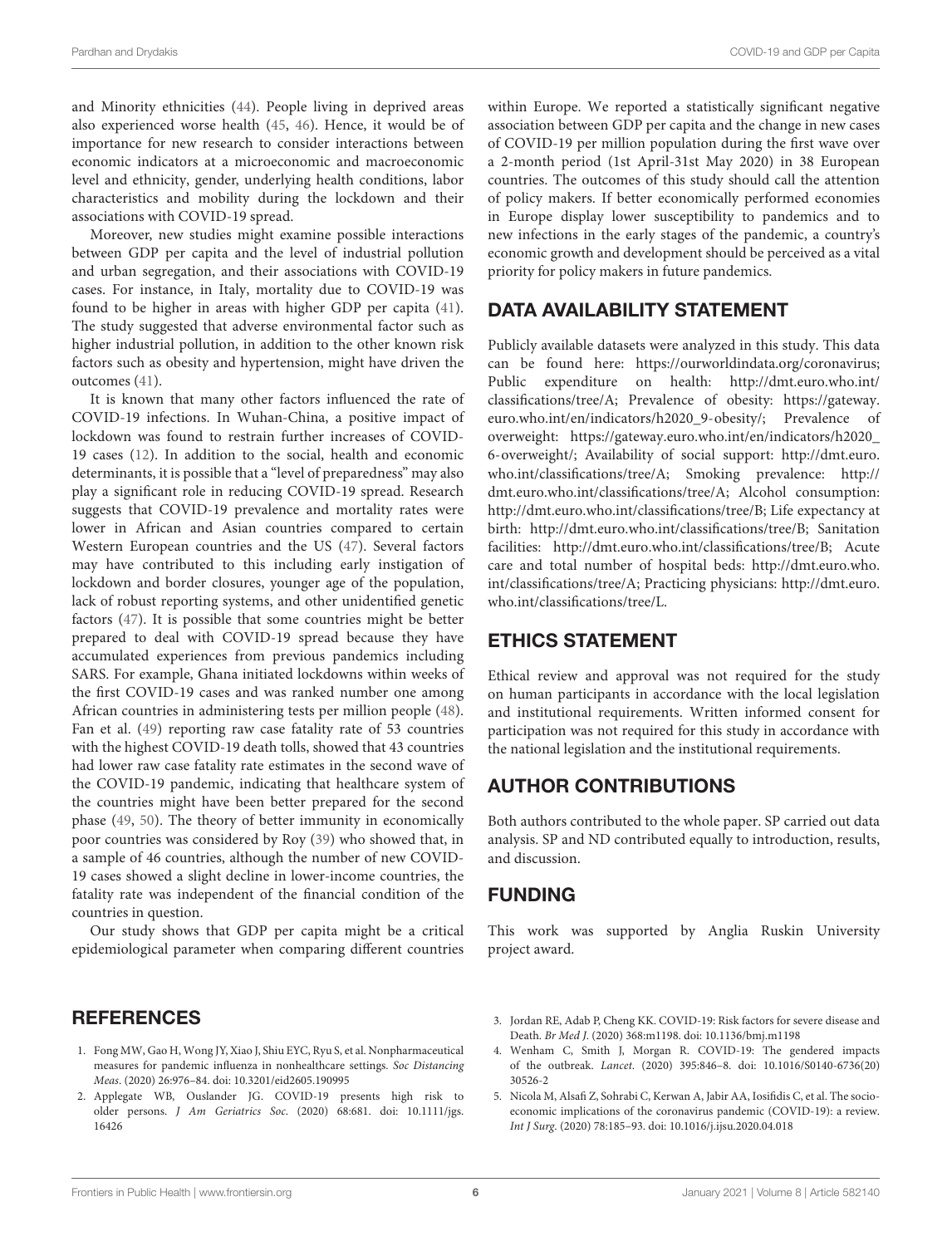- <span id="page-6-0"></span>6. Emami A, Javanmardi F, Pirbonyeh N, Akbari A. Prevalence of underlying diseases in hospitalized patients with COVID-19: a systematic review and meta-analysis. Arch Acad Emerg Med. (2020) 8:e35. doi: [10.22037/aaem.v8i1.600](https://doi.org/10.22037/aaem.v8i1.600)
- <span id="page-6-1"></span>7. Khunti K, Singh AK, Pareek M, Hanif W. Is ethnicity linked to incidence or outcomes of COVID-19? Br Med J. (2020) 369:m1548. doi: [10.1136/bmj.m1548](https://doi.org/10.1136/bmj.m1548)
- <span id="page-6-2"></span>8. Pareek M, Bangash MN, Pareek N, Pan D, Sze S, Minhas JS, et al. Ethnicity and COVID-19: an urgent public health research priority. Lancet. (2020) 395:1421–2. doi: [10.1016/S0140-6736\(20\)30922-3](https://doi.org/10.1016/S0140-6736(20)30922-3)
- <span id="page-6-3"></span>9. Farsalinos K, Barbouni A, Niaura R. Systematic review of the prevalence of current smoking among hospitalized COVID-19 patients in China: could nicotine be a therapeutic option? Intern Emerg Med. (2020) 15:845–52. doi: [10.1007/s11739-020-02355-7](https://doi.org/10.1007/s11739-020-02355-7)
- <span id="page-6-4"></span>10. Vardavas CI, Nikitara K. COVID-19 and smoking: a systematic review of the evidence. Tob Induc Dis[. \(2020\) 18:20. doi: 10.18332/tid/](https://doi.org/10.18332/tid/119324) 119324
- <span id="page-6-5"></span>11. Tamara A, Tahapary DL. Obesity as a predictor for a poor prognosis of COVID-19: a systematic review. Diabetol Metab Syndr. (2020) 14:655–9. doi: [10.1016/j.dsx.2020.05.020](https://doi.org/10.1016/j.dsx.2020.05.020)
- <span id="page-6-6"></span>12. Lau H, Khosrawipour V, Kocbach P, Mikolajczyk A, Schubert J, Bania J, et al. The positive impact of lockdown in Wuhan on containing the COVID-19 outbreak in China. J Travel Med[. \(2020\) 27:taaa037. doi: 10.1093/jtm/](https://doi.org/10.1093/jtm/taaa037) taaa037
- <span id="page-6-7"></span>13. Ng WL. To lockdown? When to peak? Will there be an end? A macroeconomic analysis on COVID-19 epidemic in the United States. J Macroecon. (2020) 65:103230. doi: [10.1016/j.jmacro.2020.103230](https://doi.org/10.1016/j.jmacro.2020.103230)
- <span id="page-6-8"></span>14. Caruso BA, Freeman MC. Shared sanitation and the spread of COVID-19: risks and next steps. Lancet Planet Health. (2020) 4:e173. doi: [10.1016/S2542-5196\(20\)30086-3](https://doi.org/10.1016/S2542-5196(20)30086-3)
- <span id="page-6-9"></span>15. White DB, Lo B. A framework for rationing ventilators and critical care beds during the COVID-19 pandemic. JAMA. (2020) 323:1773–4. doi: [10.1001/jama.2020.5046](https://doi.org/10.1001/jama.2020.5046)
- <span id="page-6-10"></span>16. Bavel JJVK, Baicker PS, Boggio V, Capraro A, Cichocka M, Cikara MJ, et al. Using social and behavioural science to support COVID-19 pandemic response. Nat Hum Behav[. \(2020\) 4:460–71. doi: 10.1038/s41562-020-](https://doi.org/10.1038/s41562-020-0884-z) 0884-z
- <span id="page-6-11"></span>17. Grima S, Kizilkaya M, Rupeika-Apoga R, Romanova I, Dalli Gonzi R, ¯ Jakovljevic M. A country pandemic risk exposure measurement model. Risk Manag Healthc Policy[. \(2020\) 13:2067–2077. doi: 10.2147/RMHP.](https://doi.org/10.2147/RMHP.S270553) S270553
- <span id="page-6-12"></span>18. OECD. Health at a Glance: Europe 2018: State of Health in the EU Cycle, Paris: OECD Publishing (2018).
- <span id="page-6-13"></span>19. Stuckler D, Basu S, Suhrcke M, Coutts A, McKee M. The public health effect of economic crises and alternative policy responses in Europe: an empirical analysis. Lancet. (2009) 374:315–23. doi: [10.1016/S0140-6736\(09\)61124-7](https://doi.org/10.1016/S0140-6736(09)61124-7)
- <span id="page-6-14"></span>20. Marmot M, Allen J, Boyce T, Goldblatt P, Morrison J. Health Equity in England: The Marmot Review 10 years on. London: Institute of Health Equity (2020).
- <span id="page-6-15"></span>21. Preston SH. The changing relation between mortality and level of economic development. Popul Stud[. \(1975\) 29:231–48. doi: 10.2307/](https://doi.org/10.2307/2173509) 2173509
- <span id="page-6-16"></span>22. Berkman FL, Kawachi I, Glymour MM. Social Epidemiology. Oxford: Oxford University Press (2014).
- <span id="page-6-23"></span>23. Mackenbach JP, Looman CWN. Life expectancy and national income in Europe, 1900-2008: an update of Preston's analysis. Int J Epidemiol. (2013) 42:1100–10. doi: [10.1093/ije/dyt122](https://doi.org/10.1093/ije/dyt122)
- <span id="page-6-34"></span>24. Krieger N. Epidemiology and the People's Health. Theory and Context. Oxford: Oxford University Press (2011).
- 25. Kunitz SJ. The Health of Populations. General Theories and Particular Realities. Oxford: Oxford University Press. (2007).
- <span id="page-6-17"></span>26. Smith JP. Healthy bodies and thick wallets: the dual relation between health and economic status. *J Econ Perspect*. (1999) 13:145-66. doi: [10.1257/jep.13.2.145](https://doi.org/10.1257/jep.13.2.145)
- <span id="page-6-18"></span>27. Brenner HM. Commentary: Economic growth is the basis of mortality rate decline in the 20th century—Experience of the United States 1901–2000. Int J Epidemiol. (2005) 34:1214–21. doi: [10.1093/ije/dyi146](https://doi.org/10.1093/ije/dyi146)
- <span id="page-6-19"></span>28. Swift R. The relationship between health and GDP in OECD countries in the very long run. Health Econ[. \(2011\) 20:306–22. doi: 10.1002/](https://doi.org/10.1002/hec.1590) hec.1590
- <span id="page-6-20"></span>29. Parmar D, Stavropoulou C, Ioannidis PAJ. Health outcomes during the 2008 financial crisis in Europe: systematic literature review. British Med J. (2016) 354:1–11. doi: [10.1136/bmj.i4588](https://doi.org/10.1136/bmj.i4588)
- 30. Drydakis N. The Relationship Between Recessions and Health. Bonn: IZA World of Labor. (2016). doi: [10.15185/izawol.283](https://doi.org/10.15185/izawol.283)
- <span id="page-6-21"></span>31. Drydakis N. The effect of unemployment on self-reported health and mental health in Greece from 2008 to 2013: a longitudinal study before and during the financial Crisis. Soc Sci Med. (2015) 128:43–51. doi: [10.1016/j.socscimed.2014.12.025](https://doi.org/10.1016/j.socscimed.2014.12.025)
- <span id="page-6-22"></span>32. Mackenbach JP, Looman CWN. Changing patterns of mortality in 25 European countries and their economic and political correlates, 1955– 1989. Int J Public Health[. \(2013\) 58:811–23. doi: 10.1007/s00038-013-](https://doi.org/10.1007/s00038-013-0509-7) 0509-7
- <span id="page-6-24"></span>33. Ward JL, Viner RM. The impact of income inequality and national wealth on child and adolescent mortality in low and middle-income countries. BMC Public Health[. \(2017\) 17:429. doi: 10.1186/s12889-017-](https://doi.org/10.1186/s12889-017-4310-z) 4310-z
- <span id="page-6-25"></span>34. Mackenbach JP, Bopp M, Deboosere P, Kovacs K, Leinsalu M, Martikainen P, et al. Determinants of the magnitude of socioeconomic inequalities in mortality: a study of 17 European countries. Health Place. (2017) 47:44–53. doi: [10.1016/j.healthplace.2017.07.005](https://doi.org/10.1016/j.healthplace.2017.07.005)
- <span id="page-6-26"></span>35. Yancy CW. COVID-19 and African Americans. JAMA. (2020) 323:1891–2. doi: [10.1001/jama.2020.6548](https://doi.org/10.1001/jama.2020.6548)
- <span id="page-6-27"></span>36. Millett GA, Jones AT, Benkeser D, Baral S, Mercer L, Beyrer C, et al. Assessing differential impacts of COVID-19 on black communities. Ann Epidemiol. (2020) 47:37–44. doi: [10.1016/j.annepidem.2020.05.003](https://doi.org/10.1016/j.annepidem.2020.05.003)
- <span id="page-6-28"></span>37. Clark A, Jit M, Warren-Gash C, Guthrie B, Wang HH XW, Mercer SW, et al. Global, regional, and national estimates of the population at increased risk of severe COVID-19 due to underlying health conditions in 2020: a modelling study. Lancet[. \(2020\) 8 e1003–17. doi: 10.1016/S2214-109X\(20\)](https://doi.org/10.1016/S2214-109X(20)30264-3) 30264-3
- <span id="page-6-29"></span>38. Spencer L, Gubbins JP, Murray CJL, Gakidou E. Developing comprehensive time series of GDP per capita for 210 countries from 1950 to 2015. Popul Health Metr[. \(2012\) 10:12. doi: 10.1186/1478-7954-](https://doi.org/10.1186/1478-7954-10-12) 10-12
- <span id="page-6-30"></span>39. Roy S. Low-income countries are more immune to COVID-19: A misconception. Indian J Med Sci[. \(2020\) 72:5–7. doi: 10.25259/IJMS\\_](https://doi.org/10.25259/IJMS_26_2020) 26\_2020
- <span id="page-6-31"></span>40. Gangemi S, Billeci L, Tonacci A. Rich at risk: Socio-economic drivers of COVID-19 pandemic spread. Clin Mol Allergy. (2020) 18:12. doi: [10.1186/s12948-020-00127-4](https://doi.org/10.1186/s12948-020-00127-4)
- <span id="page-6-32"></span>41. Lippi G, Henry BM, Mattiuzzi C, Bovo C. The death rate for COVID-19 is positively associated with gross domestic products. Acta Biomedica. (2020) 91:224–5. doi: [10.23750/abm.v91i2.9514](https://doi.org/10.23750/abm.v91i2.9514)
- <span id="page-6-33"></span>42. Roser M, Ritchie H, Ortiz-Ospina E, Hasell J. Data From: Coronavirus Pandemic (COVID-19). (2020). Available online at: [https://ourworldindata.](https://ourworldindata.org/coronavirus) [org/coronavirus](https://ourworldindata.org/coronavirus)
- <span id="page-6-35"></span>43. Cedefop. Future Skill Needs in Europe: Critical Labour Force Trends. Cedefop Research Paper No. 59. Luxembourg: Publications Office (2016).
- <span id="page-6-36"></span>44. Raisi-Estabragh Z, McCracken C, Bethell MS, Cooper J, Cooper C, Caulfield MJ, et al. Greater risk of severe COVID-19 in black, Asian and minority ethnic populations is not explained by cardiometabolic, socioeconomic or behavioural factors, or by 25(OH)-vitamin D status: Study of 1326 cases from the UK biobank. J Public Health (Bangkok). (2020) 42:451–60. doi: [10.1093/pubmed/fdaa095](https://doi.org/10.1093/pubmed/fdaa095)
- <span id="page-6-37"></span>45. Office for National Statistics. Health Survey for England 2018. London: Office for National Statistics (2018).
- <span id="page-6-38"></span>46. Office for National Statistics. Likelihood of Smoking Four Times Higher in England's Most Deprived Areas than Least Deprived. London: Office for National Statistics (2019).
- <span id="page-6-39"></span>47. Ogunleye O, Basu D, Mueller D, Sneddon J, Seaton AR, et al. Response to the novel corona virus (COVID-19) pandemic across Africa: Successes, challenges, and implications for the future. Front Pharmacol. (2020) 11:205. doi: [10.3389/fphar.2020.01205](https://doi.org/10.3389/fphar.2020.01205)